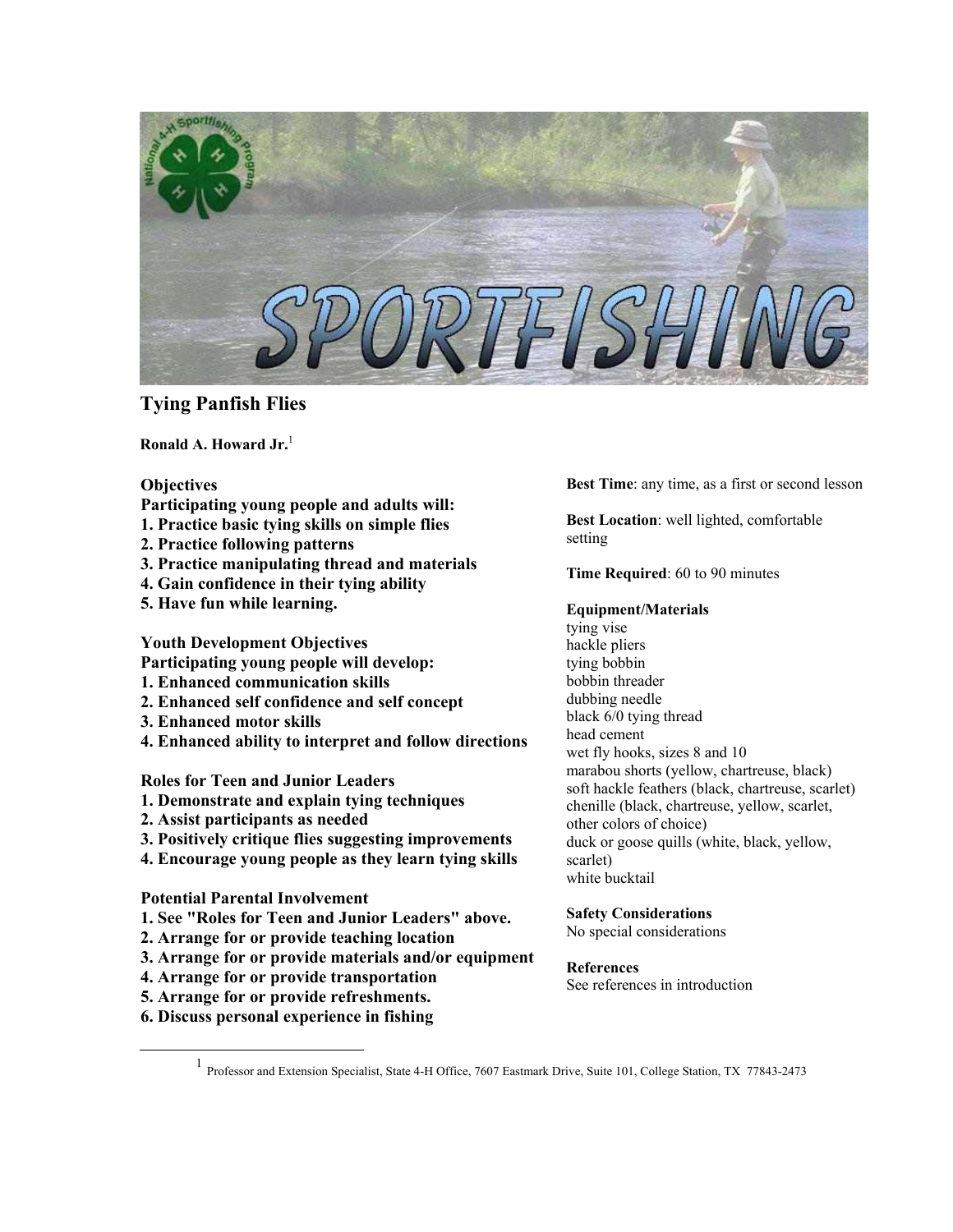**Evaluation Activities/Suggestions** 

- **1. Observe progress with basic tying skills**
- **2. Observe ability to interpret and follow directions**
- **3. Observe personal interactions among participants**
- **4. Note changes in the level of questions being asked**

### **Lesson Outline**

#### **Presentation**

- I. Panfish and learning to fly fish
	- A. Panfish as teachers
		- 1. Abundant in many waters
		- 2. Generally easy to catch
		- 3. Usually not fussy about patterns
	- B. Simple, easily fished patterns
- II. Panfish candy
	- A. General pattern
		- 1. Hook: #8 or 10 wet fly
		- 2. Thread: 6/0
		- 3. Tail: two strands of rubber leg material
		- 4. Body: chenille
		- 5. Feelers: optional, rubber leg material
		- 6. Head: lacquered thread
	- B. Variations
		- 1. Simply vary chenille color
		- 2. Proven selections black, chartreuse, yellow, red, brown
	- C. Tying procedure
		- 1. Clamp hook in vise at bend
		- 2. Attach thread at rear of shank
		- 3. Bind tail in place
			- a. Fold piece of rubber leg material
			- b. Bind middle in place at rear of shank
			- c. Fold backward and bind in place
			- d. Split tails in a V- shape
		- 4. Attach chenille over tail tie-down area
		- 5. Carry thread forward to shoulder area 6. Bind in loop of rubber leg material at shoulder
		- 7. Split antennae with figure 8 wrap
		- 8. Wind chenille forward and bind down at base of head
		- 9. Wind smooth head, whip finish, lacquer

#### III. Ron's bluegill bug

- A. Pattern
	- 1. Hook: 2x or 3x long, size 12 to 8
	- 2. Thread: 6/0 black
	- 3. Tail: short tuft of marabou
		- a. Color to match or contrast with body
		- b. Heavy, clipped to about 3/8 inch

#### **Application**

**INTRODUCE** panfish and panfish flies by stressing the fun and availability of the group to anglers. **NOTE** that many possible patterns and colors are used by fly fishermen seeking these fish.

**PASS OUT** the materials needed for the fly being tied as the pattern is being discussed.

**SHOW** several types of panfish candy in a variety of colors.

**DEMONSTRATE** the selected pattern while explaining the processes involved.

**DEMONSTRATE** the process of tying in a strip of rubber leg material and setting it as a forked tail. **NOTE** that considerable pressure is needed to anchor the material firmly because of its flexibility.

**DEMONSTRATE** attaching and winding chenille body without adding feelers or forward legs, then with these attachments. **NOTE** that both versions work.

**EMPHASIZE** finding color combinations that work for your area and species.

**SHOW** a variety of colors that have proven useful for panfish in your area.

**PASS OUT** and **DISCUSS** the materials that will be used in this pattern, reviewing alternatives and referring to the variety shown earlier.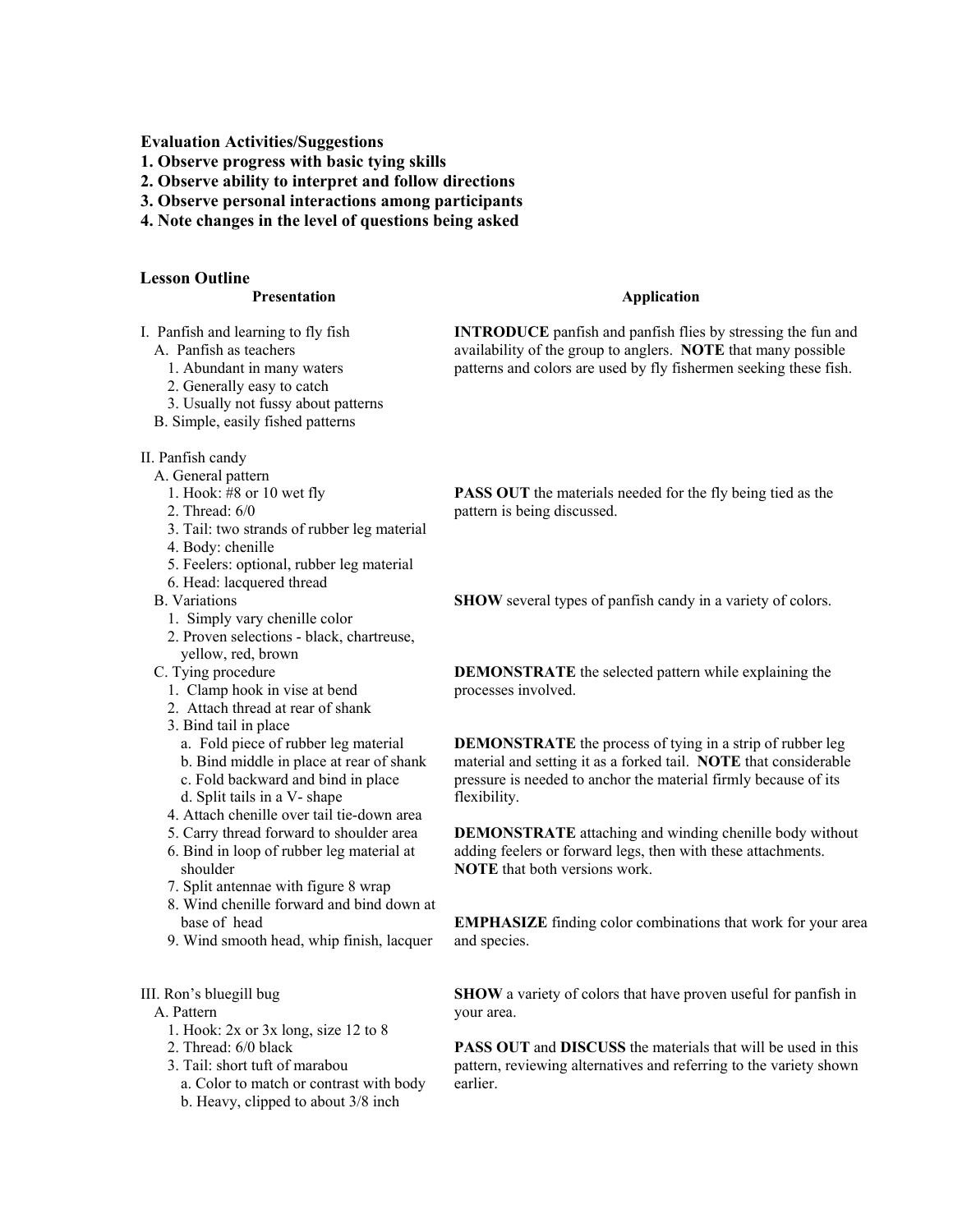#### 4. Body: chenille as desired

- a. Single color or divided into thirds
	- b. Color choices unlimited but red, yellow,
		- black, chartreuse, fluorescent pink, fluorescent red, orange, white, brown or variegated all useful
	- 5. Legs: rubber leg material
	- a. Two back and two forward
	- b. Color as desired
	- c. Rear legs about to tail
	- d. Front legs about 1/2 inch long
	- 6. Head: tying thread, lacquered
	- B. Tying procedure (chartreuse/black)
		- 1. Clamp hook in vise
		- 2. Attach thread near rear of shank
		- 3. Bind down black marabou clump tail
		- 4. Trim tail to a short brush-like clump
		- 5. Bind in chartreuse chenille over tail area
		- 6. Carry thread about body length
		- 7. Wind rear third of body and bind down
		- 8. Bind in black chenille
		- 9. Attach white rubber leg material
			- a. Rear pieces reaching to about tail tip
			- b. Front stretched forward and bound in about - body length forward
		- c. Front pieces trimmed about head long
		- 10. Wind black chenille forward
			- a. One turn behind rear legs
			- b. Second turn over leg tie down area
		- c. Third turn in front of front legs
		- 11. Bind down black chenille
		- 12. Bind in chartreuse chenille
		- 13. Wind forward to head , bind down and trim
		- 14. Form head, whip finish and lacquer
		- 15. Position legs
			- a. Gently stretch material to place it
			- b. Rear legs down and back
			- c. Front legs to side horizontal or slightly pitched upward
- IV. Chenille spider
	- A. Pattern
		- 1. Hook: wet fly, size 12 to 8
		- 2. Thread: 6/0
		- 3. Tail: long, soft hackle fibers
		- 4. Body: chenille (colors as above)
		- 5. Hackle: long, soft (colors as above)
		- 6. Head: tying thread, lacquered
	- B. Tying procedure (scarlet/black)
	- 1. Attach thread near rear of shank
	- 2. Attach scarlet hackle fiber tail a. Shank-length or longer
		- b. Soft hackle fibers

3. Attach black chenille over tail tie down

**DEMONSTRATE** tying a chartreuse and black pattern with a black marabou tail and round, white rubber legs.

**NOTE** that a single marabou short can be used for up to about 4 flies since the tails are trimmed to length and kept quite short.

**STRESS** the challenge of setting up proportions to keep about equal thirds in each band of chenille.

**ILLUSTRATE** the use of a loop of leg material to attach all four legs at one time. **REINFORCE** the need to stretch the materials slightly to keep them bound in place under tension.

**NOTE** that winding the mid-section in this manner helps to position the legs for a nicely proportioned fly.

**DEMONSTRATE** stretching the legs **gently** into place. **NOTE** that excessive pressure can result in broken legs that cannot be repaired at this stage of construction.

**DISPLAY** a few chenille spiders while discussing the basic elements of the pattern.

**DEMONSTRATE** tying a scarlet and black chenille spider, leaving it in the vise as a model for later comparison. **BIND** a small bunch of long, soft scarlet hackle fibers in place as a tail. **EMPHASIZE** keeping the natural points to the rear and keeping things neat.

**EMPHASIZE** the need to cover the tail tie-down area with the chenille body material.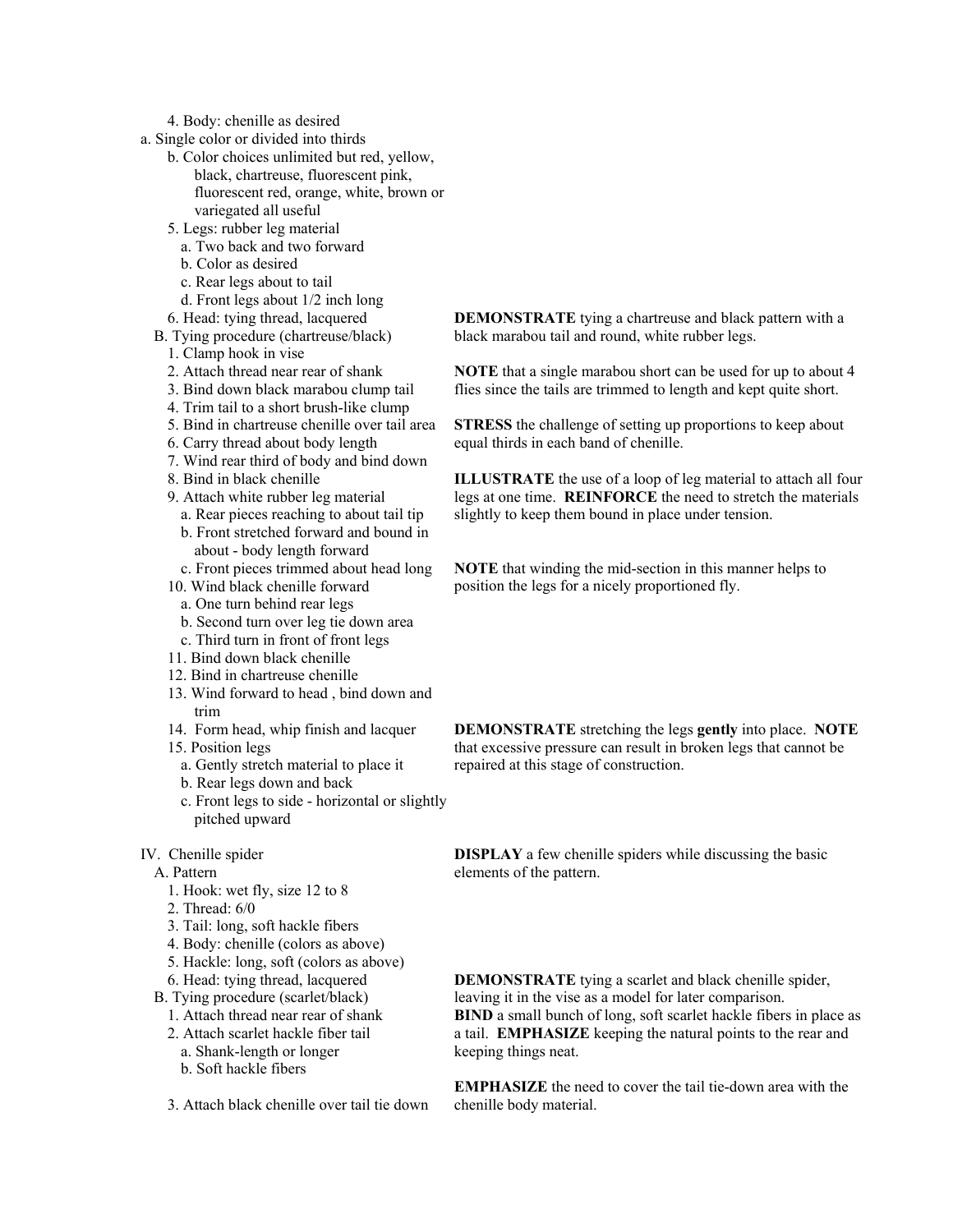- 4. Wind chenille body to shoulder
- 5. Bind down and trim body material
- 6. Attach scarlet hackle
	- a. Soft (wet fly) hackle
	- b. Shiny side toward tier, tip rearward
	- c. Fibers about 2-3 times gap width
	- d. Two 3 turns of hackle
- 7. Bind hackle tip down and trim
- 8. Sweep hackles backward slightly a. Pull fibers backward gently with fingers tying the head.
	- b. Wrap bases with thread to hold angle
- 9. Form head, whip finish and lacquer

V. Chenille gnat

A. Like spider above with wing

B. Pattern

- 1. Hook: wet fly
- 2. Thread:  $6/0$
- 3. Tail: hackle fibers
- 4. Body: chenille (colors of choice)
- 5. Hackle: long, soft (colors of choice)
- 6. Wing: bucktail (colors of choice)
- C. Tying procedure (black/white)
	- 1. Clamp hook in vise
	- 2. Attach thread at rear of shank
	- 3. Bind in red hackle fiber tail
	- 4. Attach black chenille
	- 5. Carry thread forward to shoulder
	- 6. Wind chenille forward and bind it off
	- 7. Attach black hackle
		- a. Wind 1-2 turns
		- b. Bind down and trim hackle
	- c. Pull back slightly and secure in place 8. Attach white bucktail wing
		- a. Select small bunch of white bucktail 1) Generally about 3 initial amount 2) Keep somewhat sparse
		- b. Trim from skin at base of hairs
		- c. Even tips slightly
		- d. Hold firmly in place
			- 1) Natural tips to the rear
			- 2) Tips reaching to about bend of hook

3) Keep finger-thumb pressure firm

- e. Bind firmly in place with several wraps f. Trim butts of hair at angle
- 9. Wind head, whip finish and lacquer

D. Variations

- 1. Tail scarlet, yellow, chartreuse, black
- 2. Body scarlet, yellow chartreuse, white,
- fluorescent pink, red or orange, variegated 3. Hackle - matching or contrasting colors
- 4. Wing
	- a. Materials hackle tips, wing quill slips, calf tail, flank feather
	- b. Matching or contrasting with hackle and body materials

If necessary, **ASSIST** youth in selecting and applying this hackle to their flies. **NOTE** that the hackles used here are extra long and slightly heavy for the pattern's size.

**DEMONSTRAT**E the process of pulling the hackle fibers back at an angle and binding them in place with thread wraps before

**COMPARE** a completed gnat to the completed spider. **NOTE** that the major difference is the presence of a wing with slightly shorter tail and hackles.

**NOTE** that wing quill slips, flank feathers, hackle points or similar materials may also be used for the wings.

**DEMONSTRATE** a white winged, black chenille gnat, leaving the fly in the vise for comparison purposes.

**NOTE** that the hackle can be much sparser on this pattern relative to the previous one.

**EMPHASIZE** keeping hair wings sparse for movement in the water. As a rule of thumb, take what you think you need, reduce it by half, then reduce that by half again for a good wing.

**EMPHASIZE** keeping the natural tips to the tail of the fly and somewhat even.

**DISCUSS** and **ILLUSTRATE** other types of wings that can be used on this pattern. **NOTE** that they will be used in later patterns.

**DEMONSTRATE** proper trimming of the wing material to aid in forming a smooth, tapered head.

**DISCUSS** some of the variations of the pattern that can be used in local waters with examples for examination.

If time and interest permit, allow young people to try tying patterns based on the examples shown.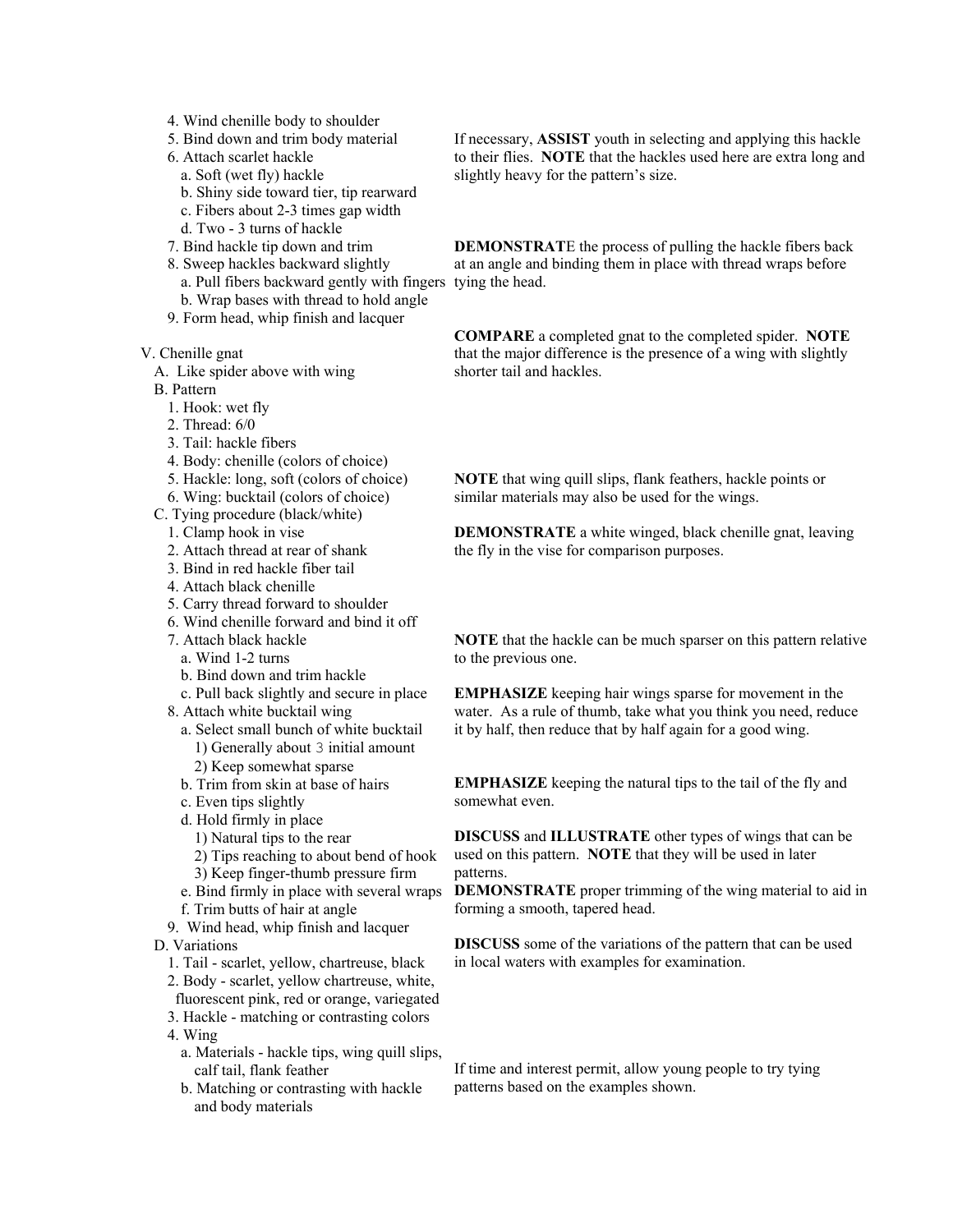5. Experiment to see what works!

#### **Summary Activity**

If possible give the participants a chance to try their flies on a local body of water with abundant panfish like bluegills, crappies, pumpkinseeds, or similar species. Challenge them to try modifications of their flies on their own to see if they can find something that the fish prefer in their area at that time of year.

## **Lesson Narrative**

#### **Panfish as Teachers**

Panfish are marvelous fishes for young people who are learning to fish or make their own lures. They are often abundant, generally easy to catch, and seldom overly fussy about the types of flies they will take. The panfish flies listed in this lesson are relatively simple and easy to make. They are also easy to fish. Perhaps the most difficult thing about them is getting a size that is appropriate to the fish being taken. In general, it is easier to catch bigger fish on small flies that it is to catch smaller fish on large ones (green sunfish crappies may be exceptions). Size 10 or 12 flies will work on small fish and bragging sized ones as well, making small patterns valuable.

### **Panfish Candy**

This pattern is a general one that has many variations. While small hands may find the convenience of a number 8 hook valuable, a size 10 wet fly hook may be more effective once the fly is ready for its real job. The general pattern follows:

Hook: #8 or 10 wet fly Thread: 6/0 Tail: two strands of rubber leg material Body: chenille Feelers: optional, rubber leg material Head: lacquered thread

Many variations on this pattern are possible. Simply vary the color of the chenille or the rubber leg material. White rubber leg material is usually used, but other colors certainly will work. Black, chartreuse, yellow, olive, red and brown are all proven body colors in one area or another; but nearly any color can be used, including variegated chenille that ties with multiple colors on a single strand.

#### **Tying Panfish Candy**

Start tying the fly by clamping a hook in your tying vise, gripping it near the bend and keeping the shank parallel to the work surface. Attach the tying thread near the end of the shank (toward the bend) by using the "open x's" method. Trim away the tag end of the thread and bind in the tail material by laying a piece of rubber leg material (about 2 inches is adequate) along the shank and binding it in place about in the middle of the piece. Holding it tightly in place take several turns to bind it down. Next stretch the forward end gently and wind several more turns over it. Fold that section back, put tension on both tails, and wind back over them to the start of the bend.

Next, bind in a piece of medium chartreuse chenille at the tail tie-down area. Carry the thread forward to the shoulder area and bind in a small loop of rubber leg material to serve as "feelers." Once they are bound in place, stretch them forward gently and bind them in place behind the head area. Then wind the chenille forward, taking on wrap behind the tails (if a wide split is desired) or winding tightly over the tail tie-down area. Wind a smooth body to the head area, and bind the chenille in place. If split "feelers" are desired, take one wrap in front of them to allow for later manipulation. Wind a smooth head, whip finish, and apply a drop of head cement. To flare the tails and antennae, gently tug them into place.

#### **Ron's Bluegill Bug**

This is an excellent panfish fly that is attractive to many species. It is tied on 2x to 3x long hooks in sizes from about 12 to 8. The smaller sizes are much easier for fish to inhale, making hook-ups much more likely on each strike. The general pattern for the bluegill bug follows.

Hook: 2x or 3x long, size 12 to 8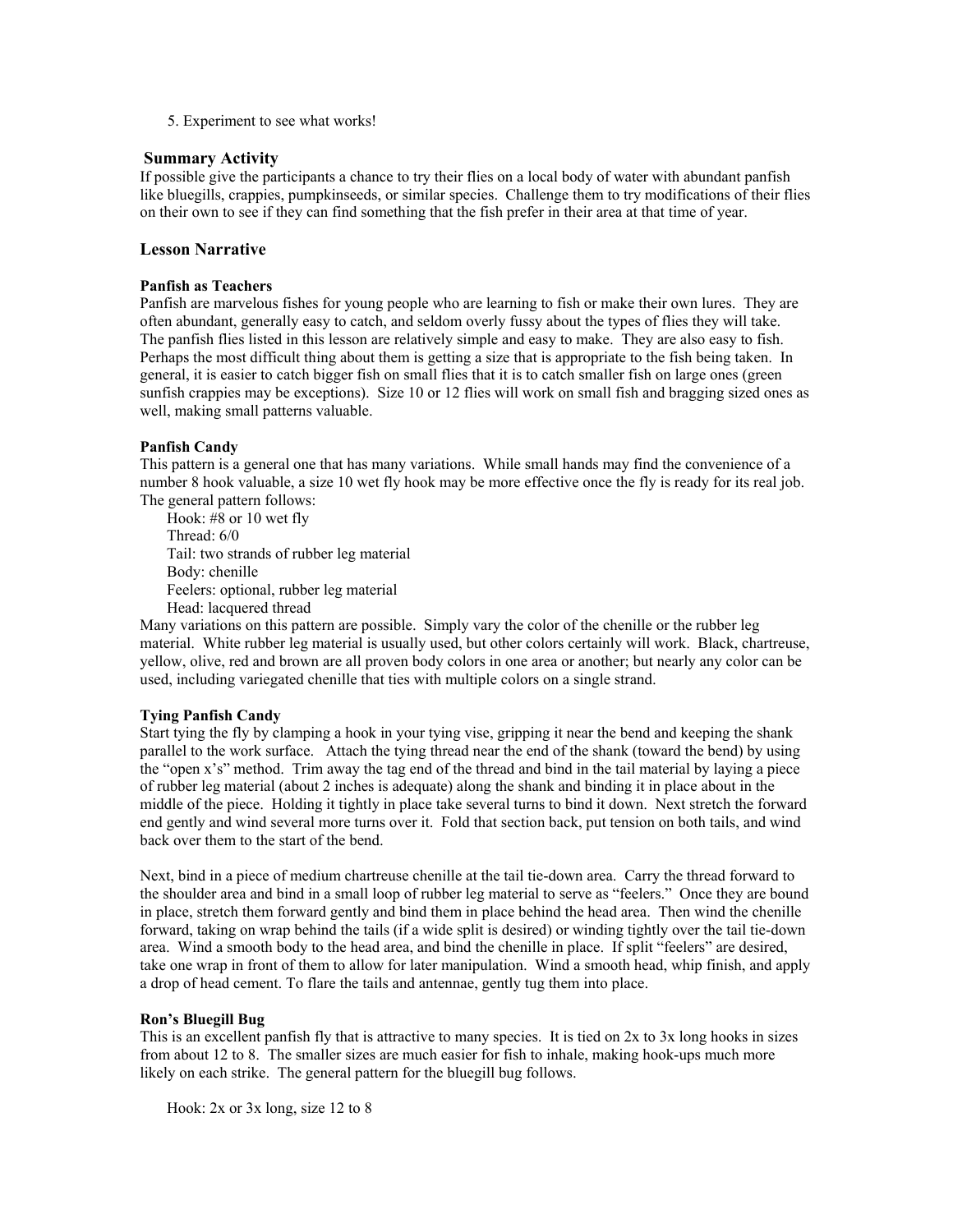Thread: 6/0 black Tail: short tuft of marabou (color to match or contrast with body, clipped to about d inch) Body: chenille (solid or banded colors - color selection discussed below) Legs: rubber leg material Head: tying thread, lacquered

Color choices can be critical to the fish, but most colors or their combinations can be productive. Solid bodies or combinations of red, yellow, black, white, chartreuse, orange, brown, or fluorescent colors like pink, red, orange, yellow, chartreuse or glow white can be mixed or matched to produce effective flies. Variegated chenille is often very effective. The tail is clipped bluntly to a short, stout tuft, approximately 1/4 inch in length beyond the body. The paired legs are tied in the middle of the body, with the rear legs reaching back to about the tip of the tail and projecting from the sides of the body, and the front legs pointing to the side or even slightly upward and relatively shorter.

### **Tying the Chartreuse/black Bluegill Bug**

Clamp a 2x long, size 12 nymph hook in the vise with the shank parallel to the work surface. Using the normal technique, attach the tying thread to the hook at the rear of the shank. Bind in a small clump of black marabou (a small marabou "short" is about right). Careful use of the short can give the tier about 3-4 tails per feather. Trim the tail to a blunt, brush-like shape, leaving a tag of about 1/8 inch of tail projecting beyond the shank. Attach a piece of medium fluorescent chartreuse chenille at the tail tie-down area and carry the thread forward about 1/3 of the length of the shank. Wind a tight body covering the rear third of the shank, tie off the chenille and trim the end. Bind in a similar length of black chenille and carry the thread forward to the middle of the hook. Using a loop of about 3 inches of round, white rubber leg material, bind in the legs at the middle of the hook. Leave the rear legs projecting a bit beyond the tail and pull the front ones forward gently while securing them in place with additional turns of thread. Wind one turn of black chenille behind the rear legs, one between the front and rear legs, and a third in front of the front legs. Bind off the chenille and trim it before tying in section of fluorescent chartreuse chenille for the front third of the body. Carry the thread forward to just behind the eye, wind the front section of chenille in place, and bind it down. Trim the chenille carefully. Press the materials back from the eye if required before winding a smoothly tapered head, whip finishing the head and covering it with a drop of head cement. If the front or rear legs are still connected in a loop, split the loop. Gently tug on the legs to get them to lie as desired. Your fly will be ready to meet the bluegills as soon as the head cement dries! Red and black, yellow and black, solid black, chartreuse and scarlet, scarlet and yellow, and many other combinations are very effective, depending upon the water conditions and the mood of the fish.

#### **Chenille Spider**

The chenille spider is very similar to the soft hackled trout wet flies we will be tying later in the program, like the gray hackle peacock or the teal and orange. The major difference is in the bulkiness of the pattern, based primarily on the use of chenille as a body material. It can be tied in numerous color combinations or monochrome arrangements, but the elements are basically the same in all of them. A general pattern follows.

Hook: wet fly, size 12 to 8 Thread: 6/0 Tail: long, soft hackle fibers Body: chenille (colors of your choice) Hackle: long, soft (colors as above) Head: tying thread, lacquered

For demonstration purposes we will be tying a scarlet/black chenille spider. The pattern is tied from tail to head, so the thread is attached at the rear of the shank on a standard wet fly hook. A small bunch of scarlet hackle fibers are plucked from a feather, held firmly in place and bound down with thread, leaving about a shank-length of fiber beyond the tie-down area. Attach the black chenille (medium or heavy), binding it in place over the tail tie-down area. Carry the thread forward to the shoulder area, and wind the chenille forward smoothly. Bind the chenille in place with several tight turns of thread, trim the end, and take a couple additional turns of thread. Select a soft scarlet hackle with barbs approximately 2-3 times the gap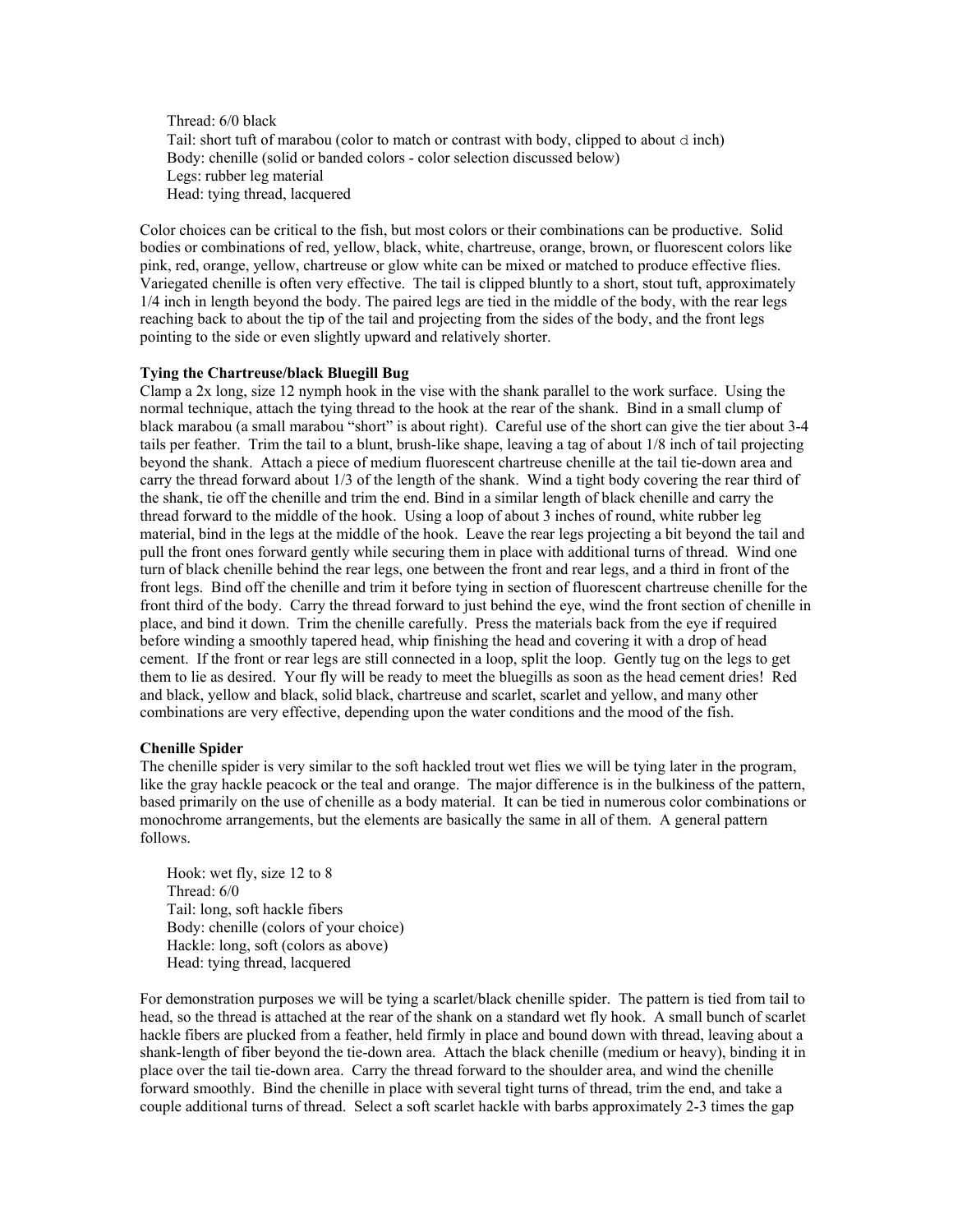width of the hook. Prepare the hackle and bind it in place with several tight turns of thread. Carry the thread forward, and wind 2-3 turns of hackle. Catch the tip of the hackle feather and bind the hackle in snugly. Trim the excess hackle away, press the hackle fibers back slightly, and bind them in place with several turns of tying thread. Wind a smoothly tapered head, whip finish and apply head cement.

#### **Chenille Gnat**

Chenille gnats are similar to spiders except for the addition of a wing and the use of slightly shorter hackles. They can be tied in numerous blending or contrasting colors, but black, scarlet, chartreuse, yellow, white, olive and brown are all proven. Some tiers like to add a butt of contrasting color or blend two colors to create a bumble bee effect. The wings can be made of many materials, although bucktail is selected in this case for simplicity. Hackle tips, trimmed flank feathers, wing quill slips and other materials may be used in forming wings. A general pattern for this simple fly follows.

Hook: wet fly Thread: 6/0 Tail: hackle fibers Body: chenille (colors of choice) Hackle: long, soft (colors of choice) Wing: bucktail (colors of choice)

### **Tying a Black/white Chenille Gnat**

Like the other flies in this series, this one is tied from the tail to the head, so the thread is attached at the rear of the shank to start the tie. With the hook clamped securely in the vise, bind in a tail of scarlet hackle fibers. The tail should be about shank length and moderately heavy. Trim the butts of the tail fibers and bind in a piece of black chenille before carrying the thread forward to the shoulder area. Wind the chenille forward evenly to the shoulder, bind it in, and trim the free end. Select and prepare a black hackle feather (wet fly quality) and bind it in at the shoulder. Wind one or two turns of hackle, tie off the hackle and trim away the excess. Pull the hackle fibers back slightly and bind them in place with a couple turns of thread. Select a small bunch of white bucktail. Usually I find that taking half of what seems right, then taking half of that amount yields about the right amount of bucktail. Lift the hair and cut it free from the skin at the base of the hairs. Even the tips slightly, and hold the bundle of hairs firmly in place while binding them tightly in place with 4-6 turns of thread. Lift the butts gently and trim them at an angle, providing a good base for winding and finishing the head. Wind a smooth, evenly tapered head, whip finish and apply a drop of head cement to finish the fly.

Variations of this pattern are almost innumerable. Tails are commonly of scarlet, yellow, chartreuse or black hackle or of the same materials as the hackles. Bodies of scarlet, yellow, chartreuse, white, fluorescent pink, red or orange, olive, brown, tan, or variegated colors can be effective. They can have matching hackle colors, contrasting hackle colors, or colors that blend with the body. Wings may be made of many materials (see above) in matching or contrasting colors. The key is to experiment to see what works in your area at any given time and to make sure you have some flies to meet the demand of the fish.

This simple series taught many basic elements of fly tying that will be expanded upon and reinforced as the program continues.

## **Exhibit or Sharing Suggestions**

1. Prepare a poster, models or photographs to show the steps in tying one of these panfish flies.

2. Study fly fishing books or magazines to see patterns that might be useful for panfish. Share some of your results with others in your group.

3. Prepare a method demonstration on tying one of these patterns and present it appropriately.

4. Prepare a photographic story of tying panfish flies from the beginning of the tying process to using them. Share the story with your friends or in some other setting.

5. Record your experiences with tying and using flies in a tying and fishing journal. Share that journal with others in an appropriate setting.

6. Make a series of flies and fly pattern cards that can be exhibited at a fair or similar gathering.

7. Try variations as suggested or as your mind suggests. Try your patterns on fish and record your results.